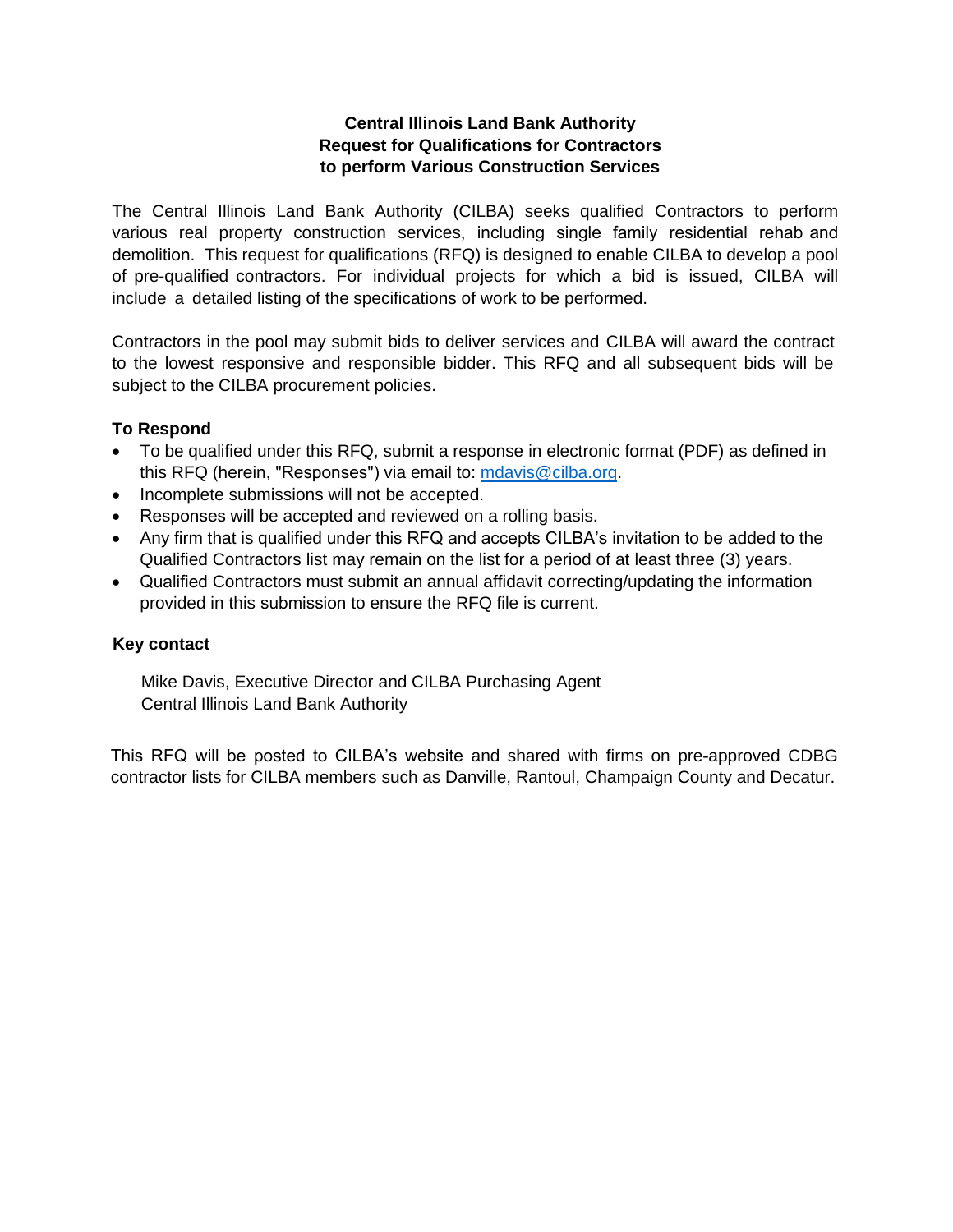### **About Central Illinois Land Bank Authority**

The Central Illinois Land Bank Authority (CILBA) is an intergovernmental cooperative organization formed to assist its member communities in efforts to revitalize neighborhoods, raise property values, stabilize real estate markets and redevelop properties in Vermilion County, Champaign County, and Decatur, Illinois.

The Central Illinois Land Bank Authority will operate in a transparent manner and engage in strategic property acquisition, disposition, land use management and redevelopment while supporting and promoting broader community development objectives.

#### **Purpose of this RFQ**

The purpose of this RFQ is to create and expand CILBA's list of pre-qualified contractors to conduct interior and exterior home repairs including, but not limited to, repair or replacement of major systems, general construction, painting, abatement of asbestos and lead, repair or replacement of windows, doors, porches and roofs, soffits, siding, masonry and tuckpointing, landscaping, demolition services, and any other construction projects on residential and commercial property. All individual projects will be presented to the pool of Qualified Contractors for subsequent bid (i.e. Requests for Proposals (RFP)).

#### **Term**

Contractors included on the pre-qualified list (i.e. Qualified Contractors) may remain on the list provided they remain in good standing and meet minimum qualifications. A contractor must submit an annual affidavit and proof of minimum qualifications at least once every 12 months.

#### **How to respond**

All responses shall be submitted electronically (PDF) and according to the format provided in this RFQ (see below).

#### **Questions**

Questions concerning this RFQ may be submitted via email to mdavis@cilba.org. Responses shall be published on the CILBA website (www.cilba.org).

#### **Who can respond**

Any contractor that is licensed, insured and qualified may submit a response. CILBA is especially interested to receive submissions from local businesses and nonprofit organizations, as well as certified M/WBE.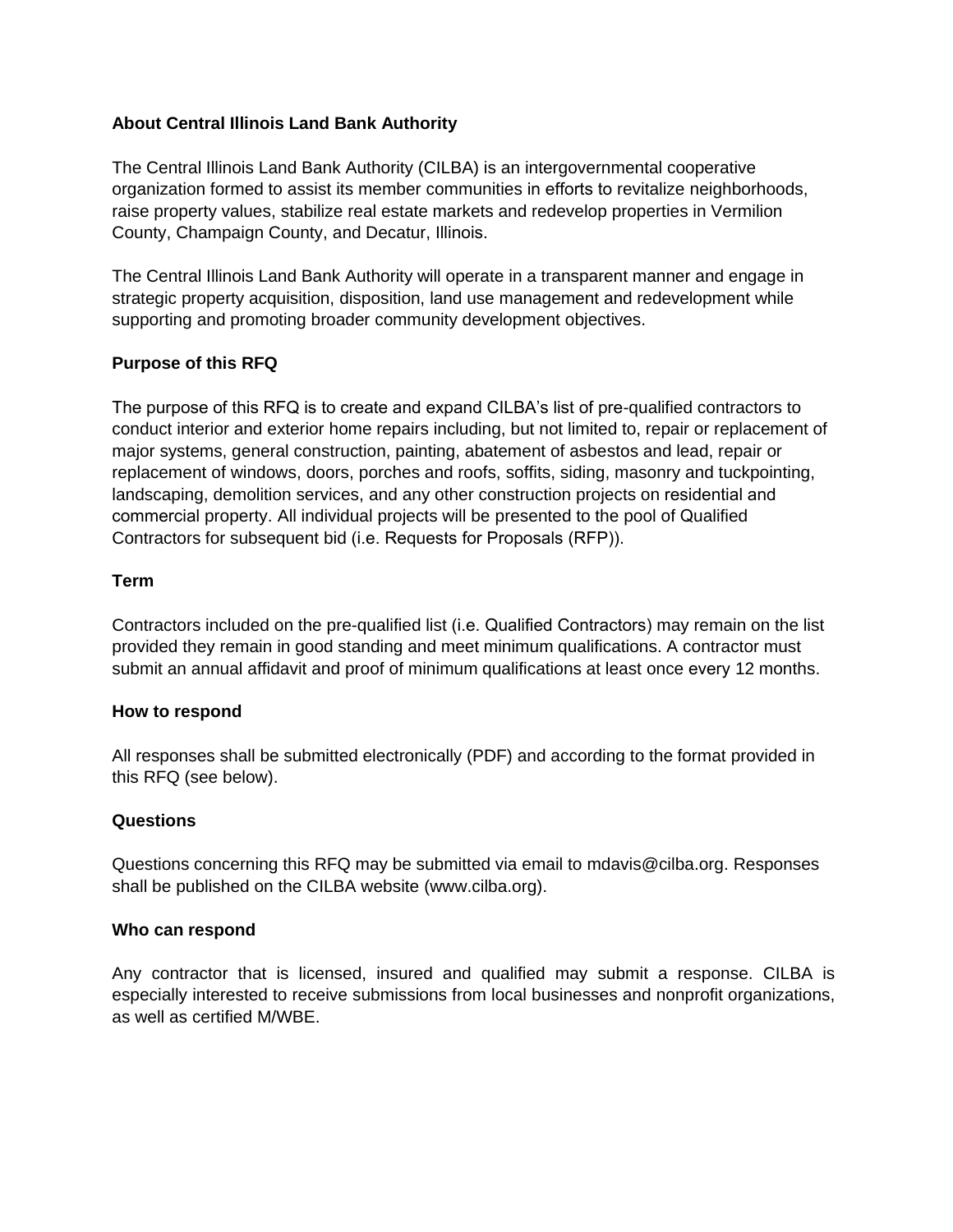## **Format**

*Please submit your responses in the order and form specified. Number your responses according to the numbering listed in the RFQ. For purposes of this Response, the "Respondent" is the entity/company/contractor that is seeking approval.*

- 1. Respondent (Entity) Information Respondent's Name Contact Person for this Response Contact Person's Phone and Email Respondent's Chief Executive Officer Names of all Owner(s) holding more than 5% ownership interest Taxpayer Identification Number Registered name with the State of Illinois Date and state of incorporation Respondent's Mailing Address Registered Agent Name and Address, if different from above
- 2. Has the Respondent been debarred from performing work for any government entity (local, county, state, or federal)? If yes, has it been lifted and when?
- 3. Has the Respondent had any contracts terminated for breach or failure to perform within the last five (5) years? If yes, when, by whom, and why?
- 4. Please provide a brief statement (<3 pages) describing your recent experience (i.e. past 4 years) performing construction services. In your response, please describe specific experience where the Respondent was the prime contractor for types of construction projects involving the following property types. If the client was a unit of government, please specify the government name in parentheses ():

Residential 1-4 Unit Residential 5+ Unit Mixed Use Public Use/Institutional **Commercial** Industrial, or **Other** 

- 5. Please provide a Statement of Qualifications (<5 pages). In the Statement of Qualifications, please describe relevant qualifications for all personnel who will develop and supervise the scope of services to be delivered, manage/administer contracts, supervise subcontractors or other employees, and ensure compliance with all applicable ordinances, codes, and statutes.
- 6. Does the Respondent intend to use Subcontractors? If yes, please list the names and contact information of the principal officer(s) of the Subcontractor(s) and the nature of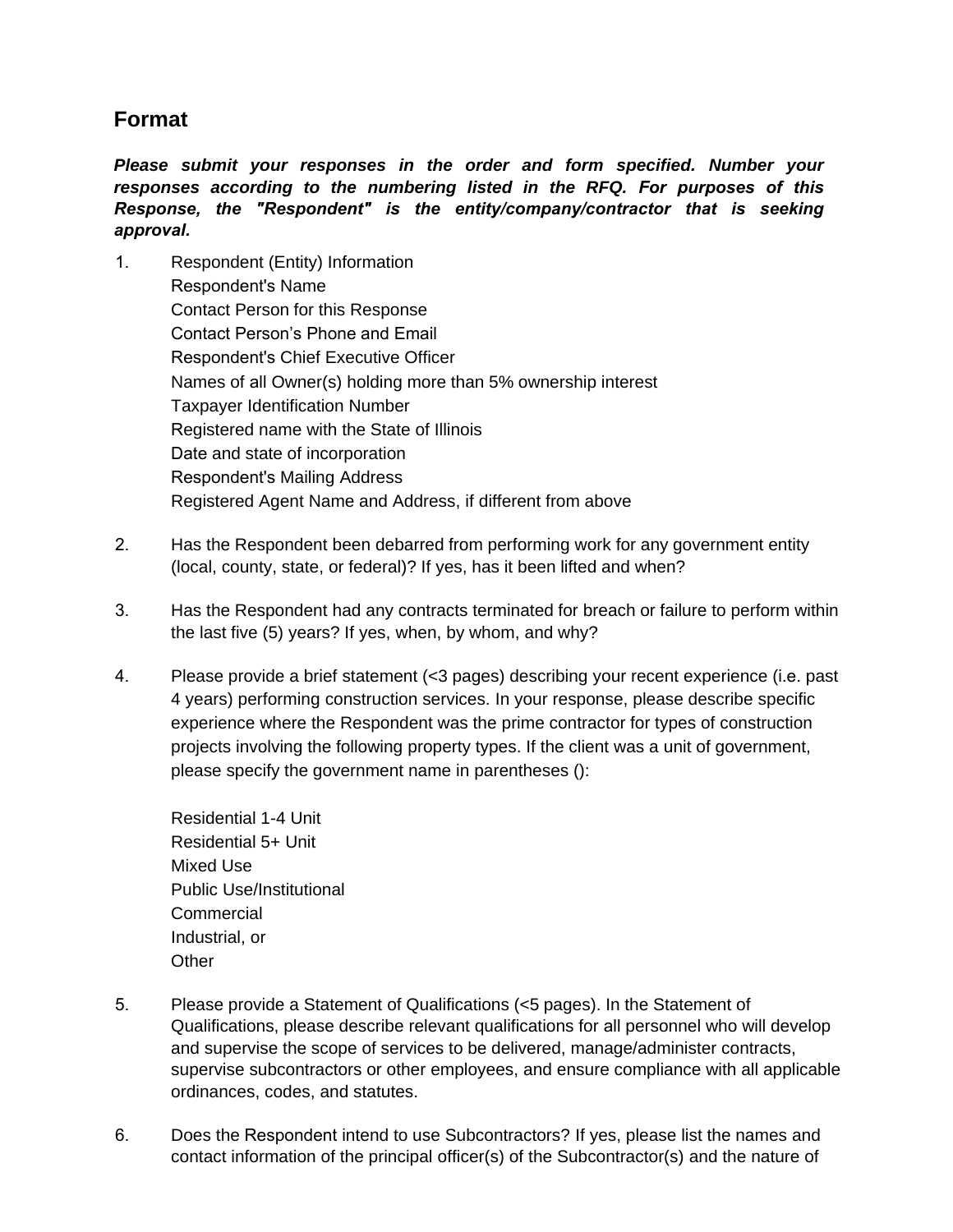the work they are expected to provide. If a Respondent intends to use one or Subcontractors, but does not know which ones or for which jobs, please state that in the Response.

- 7. Please specify whether the Respondent provides general contracting services, specific trades/construction services, or both. If Respondent provides specific trades/ construction services that may be used separately from general contracting services, please list.
- 8. How long has the Respondent been in business (only include years where Respondent was providing construction services)?
- 9. Please provide Respondents' total annual revenues from construction services for the past 3 years.
- 10. Please describe your experience meeting M/WBE Program objectives. If the Respondent has no experience meeting M/WBE Program objectives, please describe how you intend to advance M/WBE objectives.
- 11. Please provide Professional References (at least 3), including for each:

## Name

Professional Title and Organization Name Contact information, including at least a daytime phone and email address Brief description of the work performed.

- 13. Please describe experience performing working with projects funded by State of Illinois or federal grants.
- 14. Has Respondent received a stop-work order for violating a local, county, state or federal ordinance, statute, or guideline? If yes, please provide a description of the nature of the violation and what steps were taken to remedy the violation.
- 15. Has Respondent performed work under contract with a federal or state agency? If yes, please describe.
- 16. Is Respondent certified to provide any of the following? If yes, please attach a copy of the most recent certification for the person(s) authorized to perform this work. If not, please identify licensed contractors that you use for such services:

Lead inspection Lead abatement Asbestos inspection Asbestos abatement

17. Please provide a brief description (including address, approximate date (range), client and project description) of work performed on at least five (5) recent projects.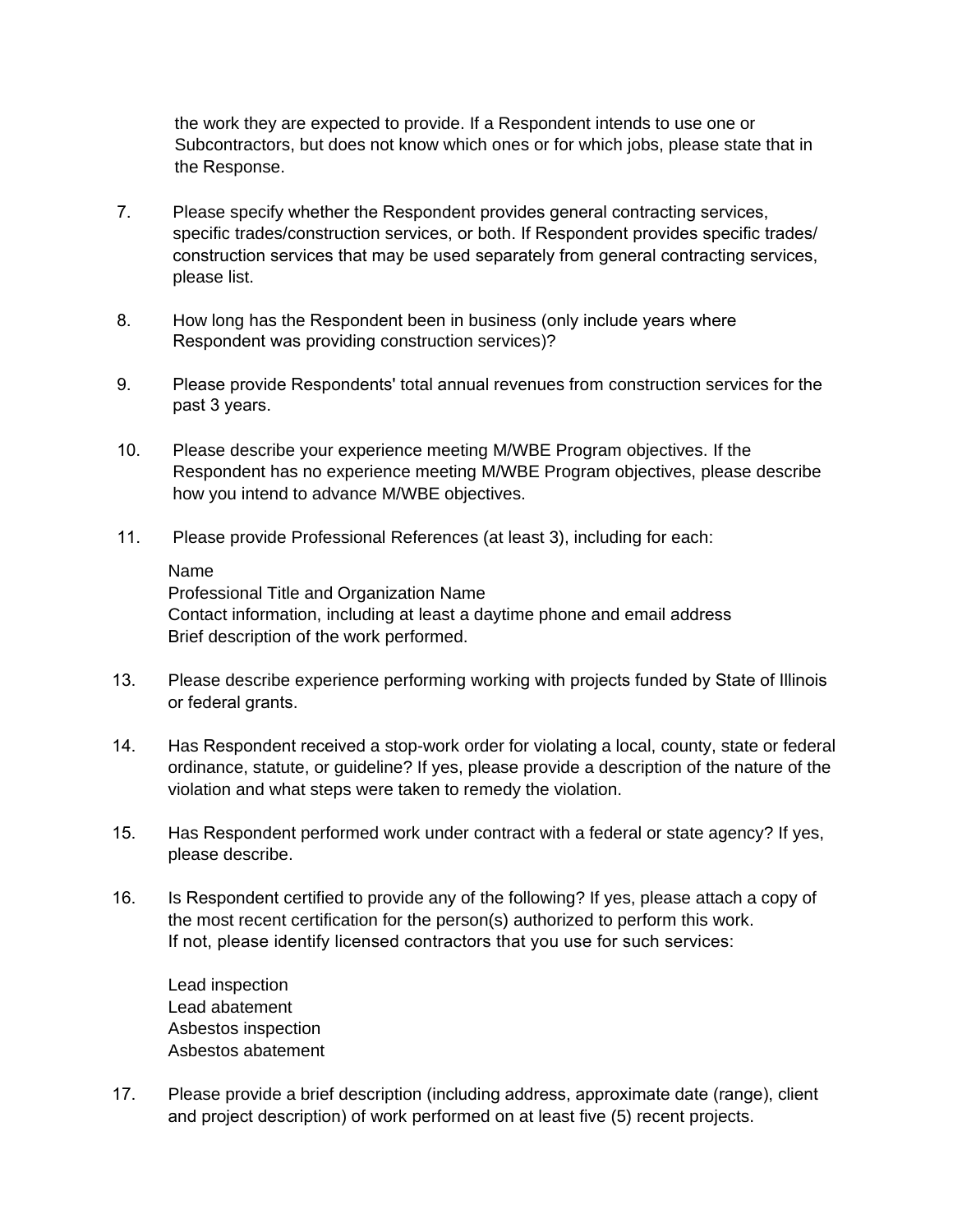- 18. Please provide a copy of Respondent's valid and current licenses that may be applicable to residential and commercial constructions and demolition services.
- 19. Please submit a completed Conflicts Form (See Appendix).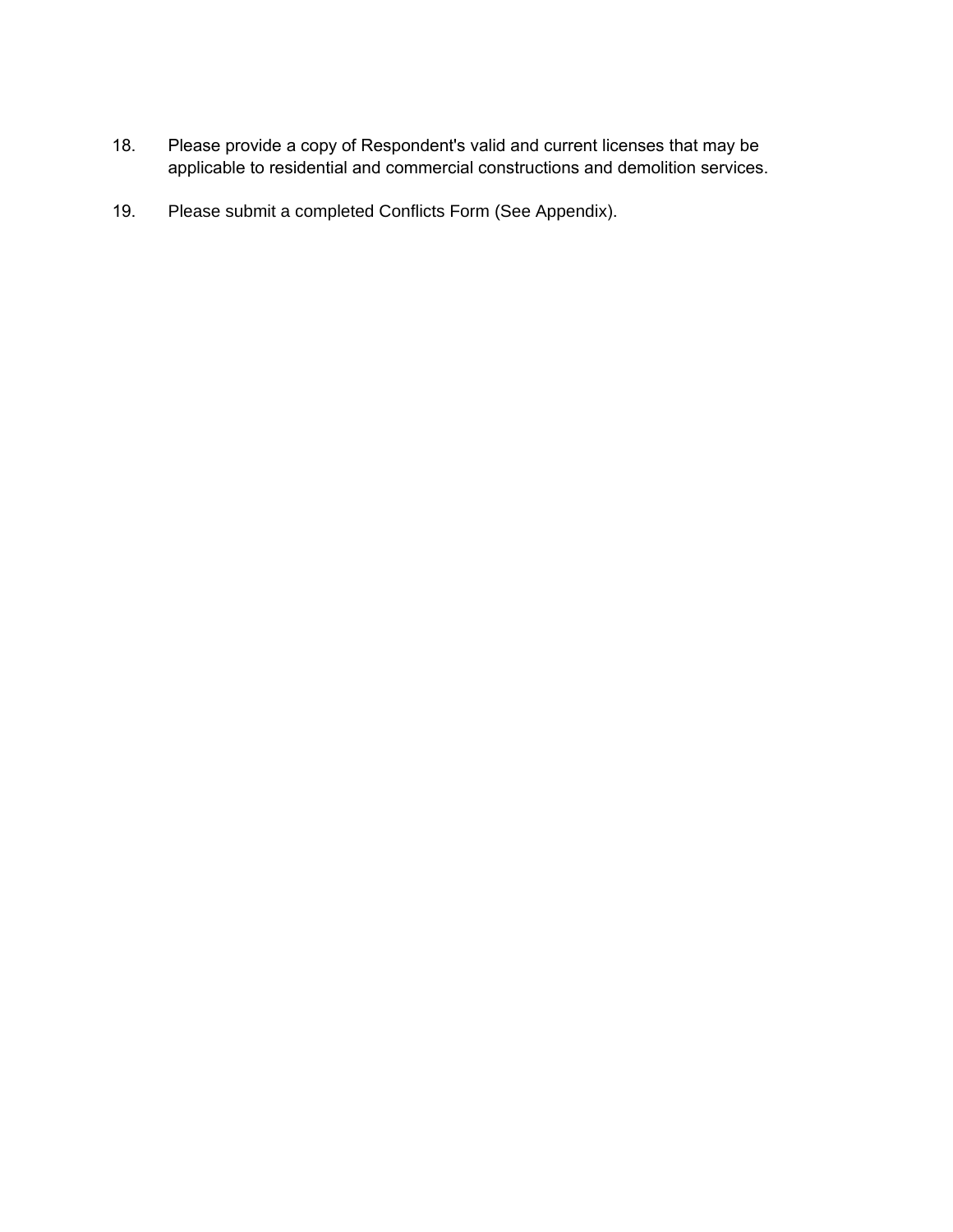## **Attest Statements**

For this section, the Chief Executive Officer of the Respondent should review and signify acceptance of each item on the list by entering his/her initials in the space provided and signing below.

#### **Respondent represents that it:**

| <b>Review each statement:</b>                                                                                                                                                                                                                                                                                                                                                                                 | <b>Initial</b><br>to agree. |
|---------------------------------------------------------------------------------------------------------------------------------------------------------------------------------------------------------------------------------------------------------------------------------------------------------------------------------------------------------------------------------------------------------------|-----------------------------|
| Will perform all projects at or exceeding minimum standards as established by local,<br>county, state, and/or federal building codes.                                                                                                                                                                                                                                                                         |                             |
| Has the ability to deliver services in a timely fashion.                                                                                                                                                                                                                                                                                                                                                      |                             |
| Has or can have adequate capacity & staffing to deliver the services for which it will offer<br>to bid.                                                                                                                                                                                                                                                                                                       |                             |
| Has, and will maintain in good standing, all appropriate certifications and licenses                                                                                                                                                                                                                                                                                                                          |                             |
| Can provide proof of insurance, including, but not limited to:                                                                                                                                                                                                                                                                                                                                                |                             |
| General liability                                                                                                                                                                                                                                                                                                                                                                                             |                             |
| Workers compensation                                                                                                                                                                                                                                                                                                                                                                                          |                             |
| <b>Builders risk</b>                                                                                                                                                                                                                                                                                                                                                                                          |                             |
| Property insurance on applicable projects                                                                                                                                                                                                                                                                                                                                                                     |                             |
| Has the financial capacity, as evidenced by funds on hand, a line of credit, or similar<br>resources, to perform work and be reimbursed for some/all project costs by CILBA                                                                                                                                                                                                                                   |                             |
| Has no outstanding or unresolved violations of local, county, state, or federal statutes, nor<br>pending litigation concerning performance of construction services.                                                                                                                                                                                                                                          |                             |
| Will abide by CILBA's prohibition against conflicts of interest and will report any conflicts to<br><b>CILBA</b>                                                                                                                                                                                                                                                                                              |                             |
| Has not, and will not, directly or through an agent or intermediary, attempt to influence the<br>decisions of CILBA, its directors, or its staff by the offering of a gratuity, bribe, gift, or item<br>of value, understanding that such offer shall be grounds for immediate removal of the<br>contractor from CILBA's list and may result in the debarment of the contractor from doing<br>work for CILBA. |                             |

Signed by: \_\_\_\_\_\_\_\_\_\_\_\_\_\_\_\_\_\_\_\_\_\_\_\_\_\_\_\_\_\_\_\_\_\_\_\_\_

Printed Name: \_\_\_\_\_\_\_\_\_\_\_\_\_\_\_\_\_\_\_\_\_\_\_\_\_\_\_\_\_\_\_\_\_\_

Title: \_\_\_\_\_\_\_\_\_\_\_\_\_\_\_\_\_\_\_\_\_\_\_\_\_\_\_\_\_\_\_\_\_\_\_\_\_\_\_

Date: \_\_\_\_\_\_\_\_\_\_\_\_\_\_\_\_\_\_\_\_\_\_\_\_\_\_\_\_\_\_\_\_\_\_\_\_\_\_\_\_\_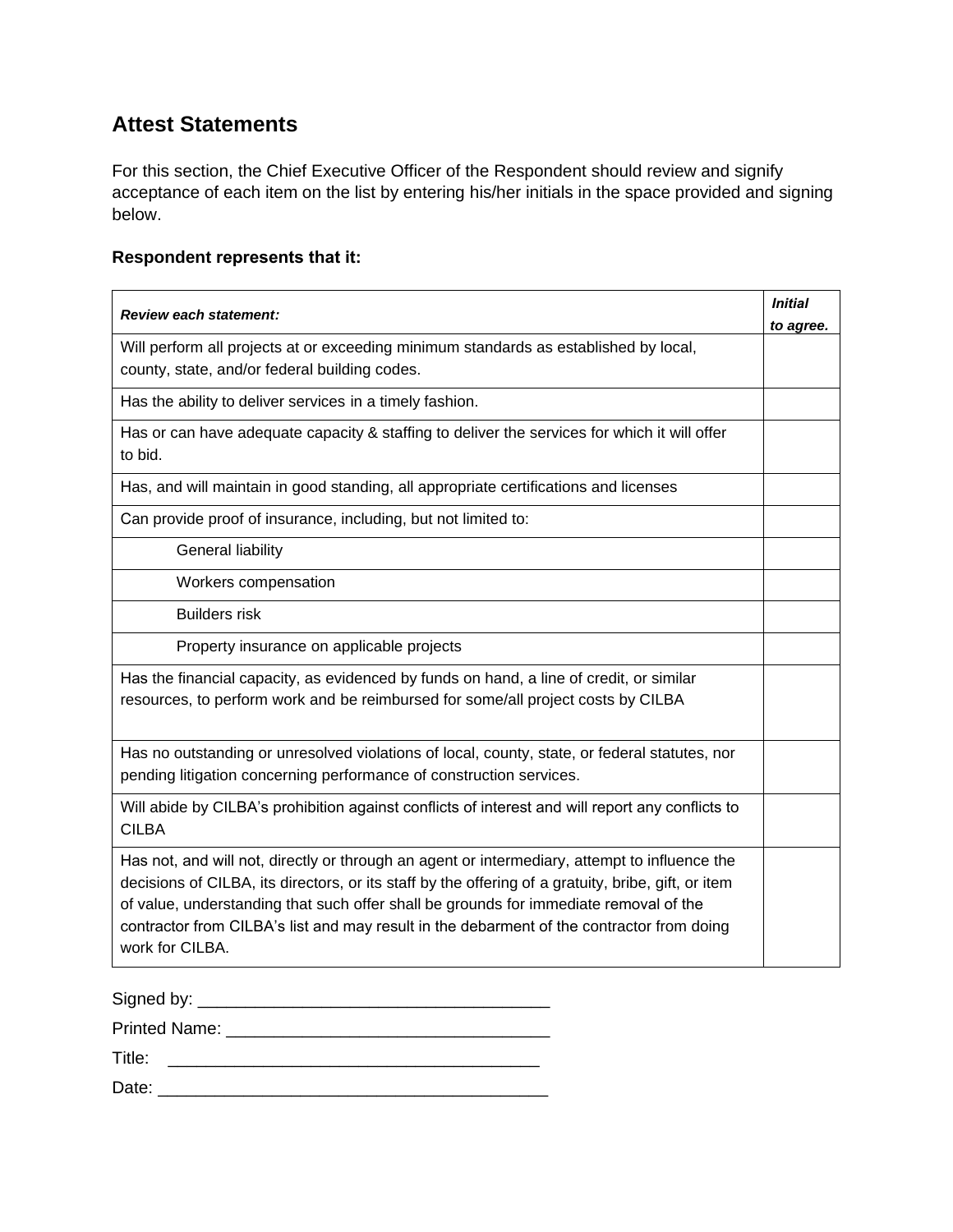# **Evaluation Process**

Responses will be opened and scored by the CILBA Purchasing Agent using the following scoring criteria.

- o Experience and track record 35 points
- o Qualifications 25 points
- o Timeliness and completeness of the Response 20 points
- o Attest Statements 10 points
- o M/WBE Experience 10 points

#### **Opening and Award Process**

CILBA and its purchasing agent will decide how many respondents to accept as pre-qualified contractors and will select the contractors based on relative scoring.

If selected, an accepted contractor will be given 60 days from notice of selection to provide and complete any documentation required by CILBA to perform subsequent bids.

### **Disqualifications**

Any one or more of the following causes may be considered sufficient for the disqualification of a Respondent and rejection of the response:

- evidence of criminal activity tied to past construction services.
- evidence of default under past development programs operated by CILBA, one of its members, or the State of Illinois.
- evidence of a conflict of interest.
- evidence that a gratuity was provided or offered to secure contracts from CILBA or one of its municipal members
- evidence of unprofessional or lack of professional responsibility as demonstrated in past work

## **Appeals**

Any respondent not selected under this RFQ may appeal to the CILBA Executive Committee in writing with an explanation of why they believe they should be included. The CILBA Executive Committee will review the appeal and provide a final response.

## **Communications**

Any request for clarification or additional information regarding this RFQ should be directed to the RFQ point of contact on page one and only the RFQ point of contact.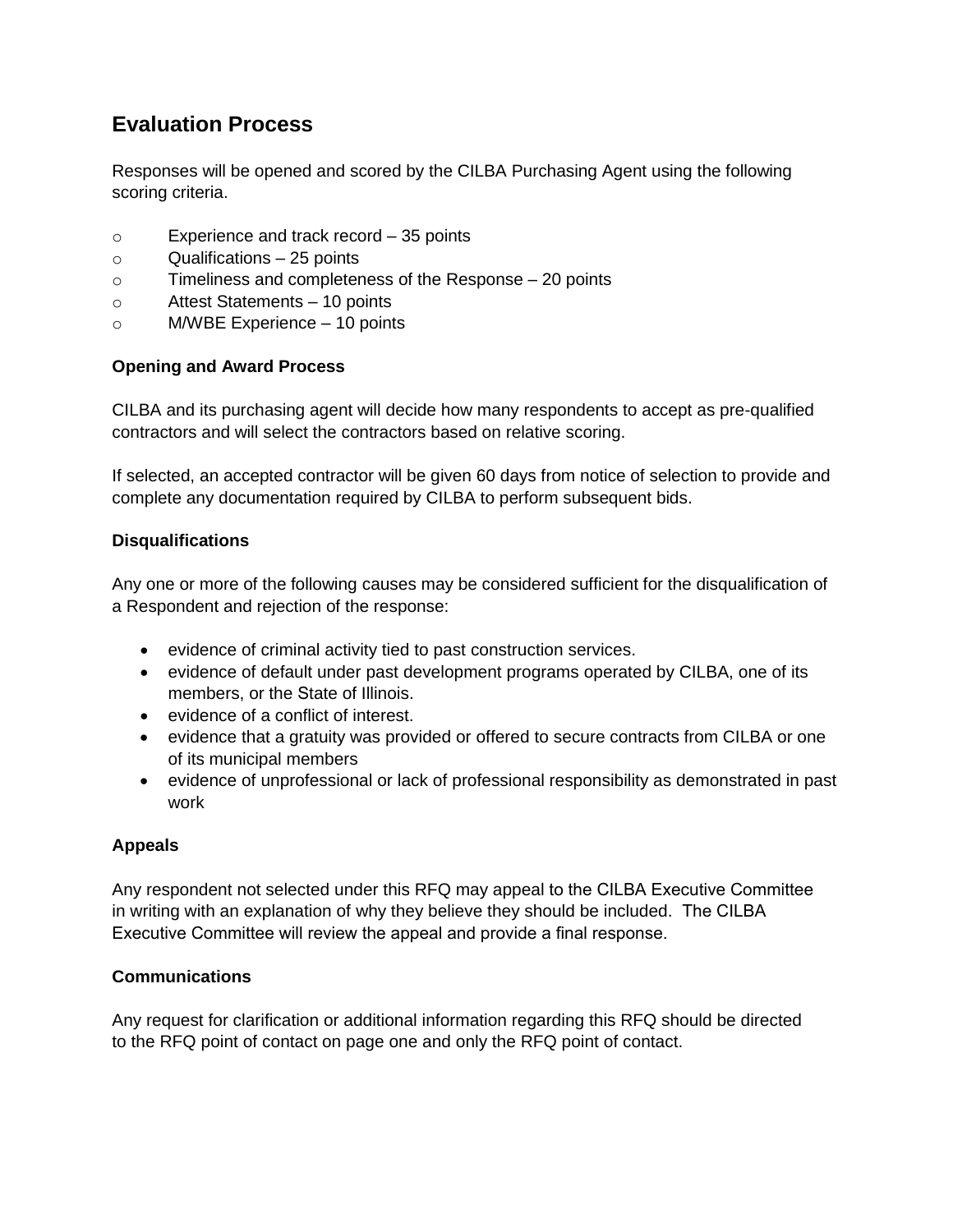### **Reserved**

CILBA expressly reserves the right to reject any and all responses, waive any non-conformity, re-advertise or reissue bids, withhold the awarding of contracts or bids for any reason CILBA determines, or accept responses that in CILBA's opinion are in the best interest of and to the advantage of CILBA and its member municipalities.

#### **Other**

- Responses submitted under this RFQ may be subject to FOIA.
- Respondent is responsible for the cost of submission and may not assign costs to CILBA now or in the future.
- All items submitted shall be the property of CILBA and no submissions will be returned.